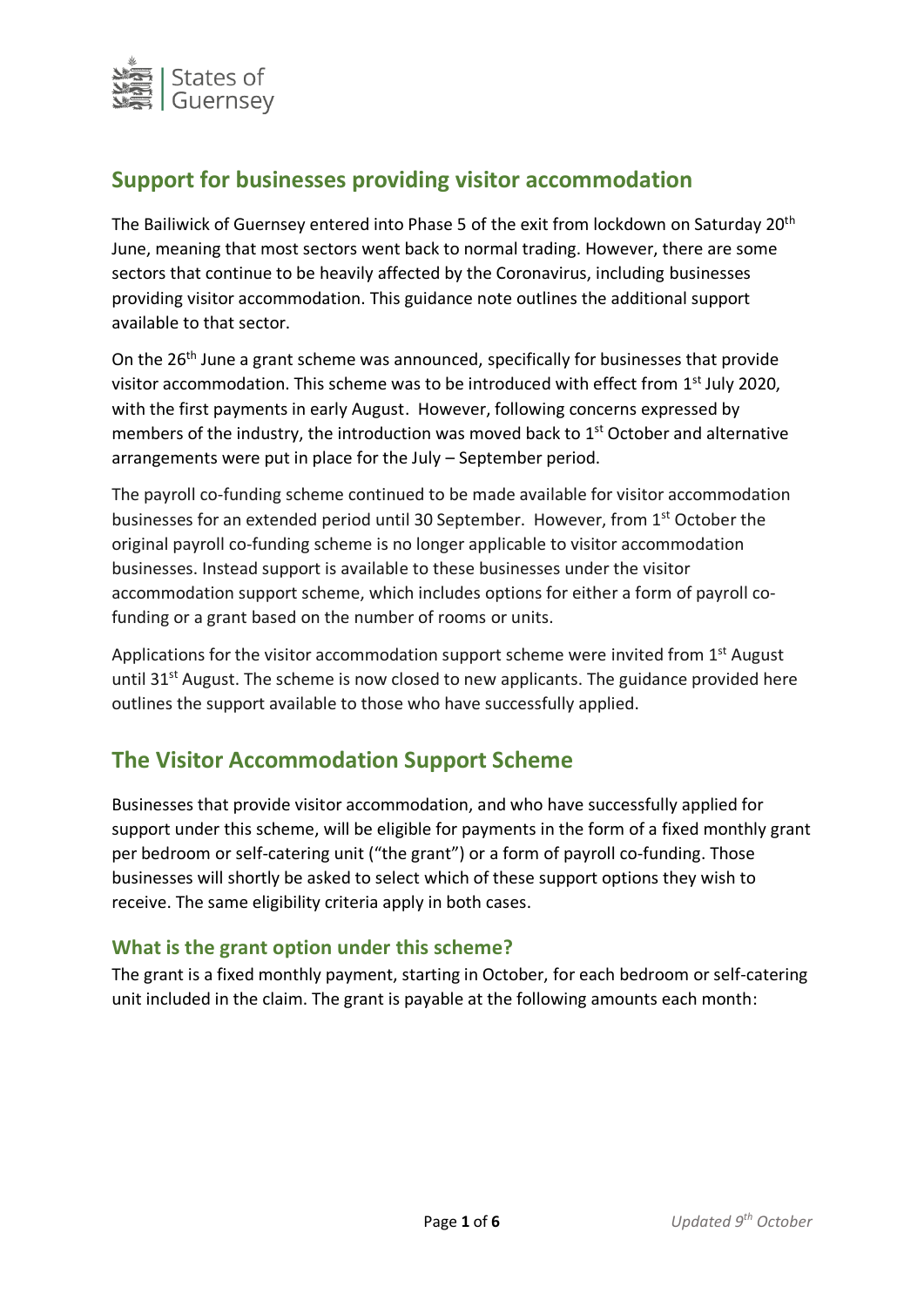

#### **Grant rates**

| <b>Accommodation category</b>       | <b>Standard support rate</b> | <b>Enhanced support rate</b> |
|-------------------------------------|------------------------------|------------------------------|
| <b>Hotels</b>                       |                              |                              |
| 2 stars                             | £435 per bedroom             | £650 per bedroom             |
| 3 stars                             | £550 per bedroom             | £825 per bedroom             |
| 4 or 5 stars                        | £800 per bedroom             | £1,200 per bedroom           |
| <b>Guest Accommodation</b>          |                              |                              |
| Ungraded, Approved,<br>2 or 3 stars | £200 per bedroom             | £300 per bedroom             |
| 4 or 5 stars                        | £300 per bedroom             | £450 per bedroom             |
| Self-catering apartments            |                              |                              |
| Ungraded, 2 or 3 stars              | £150 per unit                | £225 per unit                |
| 4 or 5 stars                        | £225 per unit                | £350 per unit                |

These rates are the same as, or higher than previously announced in all categories except 2 star hotels. The small number of businesses operating 2 star hotels, which have previously been assessed for support at Standard rate, will be given the opportunity to claim for support at Enhanced rate if they now meet the eligibility criteria.

# **What is the Payroll co-funding option under this scheme?**

The payroll co-funding offered under this scheme is available at either 80% of minimum wage, or 100% of minimum wage, according to the table below:

| <b>Support level</b> | <b>Payroll co-funding terms</b>                                  |  |
|----------------------|------------------------------------------------------------------|--|
| Standard             | 80% of minimum wage for normal contractual hours worked up to 42 |  |
|                      | hours per week                                                   |  |
| Enhanced             | 100% of minimum wage for normal contractual hours worked up to   |  |
|                      | 42 hours per week                                                |  |

#### **Payroll co-funding rates**

The qualifying turnover thresholds that applied to the original payroll co-funding scheme, which was available to visitor accommodation businesses up to 30<sup>th</sup> September, do not apply to this scheme.

# **What are the eligibility criteria?**

The same eligibility criteria apply for both the grant and payroll co-funding options under this scheme. Although initial eligibility will already have been assessed as part of the application process, it will be reassessed periodically during the term of the scheme.

#### *Eligible businesses*

Businesses were considered eligible if all three of these conditions applied: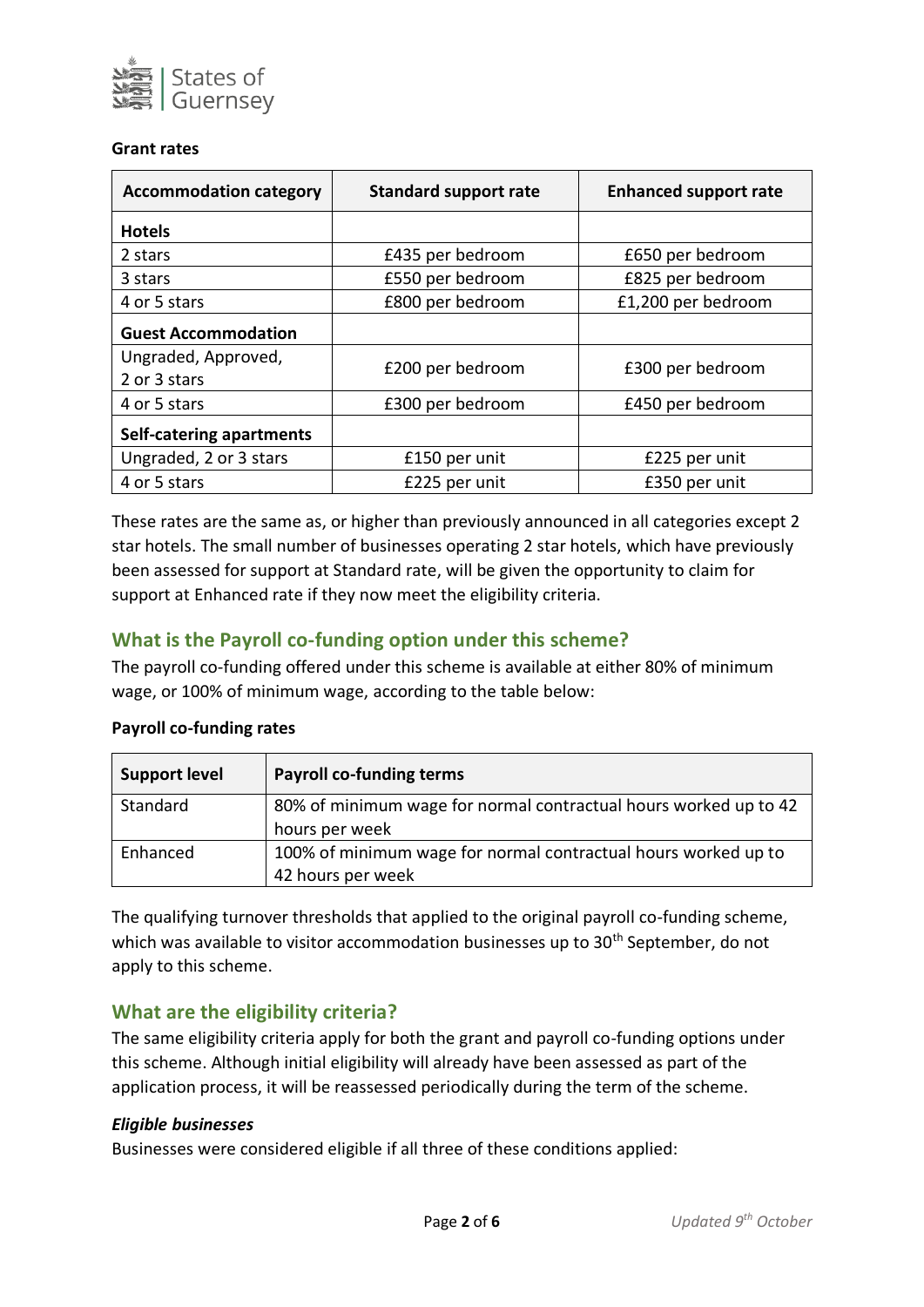

1. They are expecting to incur a loss in the 12 months ending  $31<sup>st</sup>$  March 2021. For this purpose, the forecast profit or loss should include any mitigating actions they plan to take, such as reducing discretionary spend and managing staff numbers.

2. The business demonstrated it was commercially viable prior to the Covid-19 pandemic. Businesses that did not show profits in their last two annual financial statements prior to 31<sup>st</sup> March 2020 needed to prove a realistic expectation of returning to profitability.

3. The business is planning to be open in April 2021. This will normally mean that the business is currently accepting advance bookings for next year, and holding deposits against 2021 bookings.

## *Further guidance*

Government cannot be expected to utilise taxpayers' money to make good all expected losses that businesses will incur during this difficult period. Many businesses will have reserves available that have been built up over a strong historic trading record and this is the type of trading period when these reserves will require to be called upon. It is recognised that some level of reserves will be required to be carried into future trading periods to provide businesses with essential resilience and source of ongoing investment.

While businesses have not been excluded from applying for support beyond September irrespective of the value of reserves available, the expectation is that those businesses with substantial reserves or owners with extensive personal wealth, have not needed to access taxpayer funded support beyond September. Businesses are expected to have made every effort to secure shareholder and / or lender support to mitigate losses in preference to relying on grant funds. Bear in mind that these businesses will already have received considerable support during the March to September period.

#### *Standard support*

Eligible businesses will have qualified for standard support where they are expecting to make a loss in the 12 months ending  $31<sup>st</sup>$  March 2021, and where this level of payment will be sufficient for the business to be able to resume normal operations at the start of 2021 season. Please note the grant payment is not expected to cover all losses. Businesses claiming standard support may also need to rely on their reserves.

#### *Enhanced support*

Eligible businesses will have qualified for enhanced support where they are expecting to make a loss in the 12 months ending  $31<sup>st</sup>$  March 2021, and when the standard grant is insufficient for the business to be able to resume normal operations at the start of the 2021 season. This will normally mean that they are unable to meet all expenses as they fall due after taking mitigating actions such as minimising spend on non-critical staff as well as using available reserves held within the business. The onus will be on businesses to demonstrate this higher funding requirement with further information such as a cash flow forecast. Relatively few businesses have qualified for enhanced support and those that have claimed will undergo additional scrutiny to ensure that this increased level of support is justified.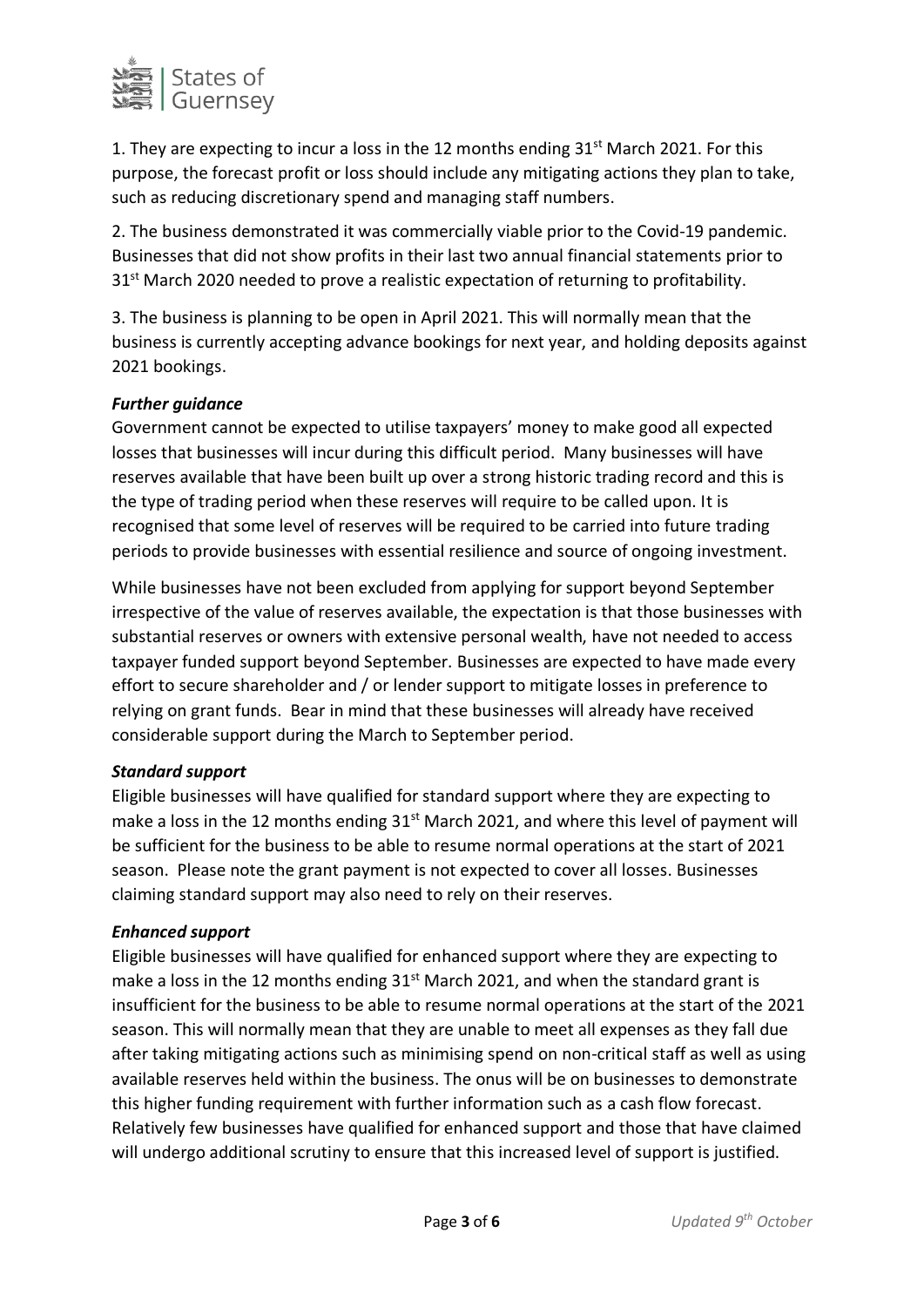

# **Other considerations**

## *Room numbers and categorisation*

Businesses were permitted to claim a grant in respect of those bedrooms or units that are available for use in the grant period, subject to this being no more than the number of rooms already registered in each category as visitor accommodation with the States of Guernsey. For this purpose, bedrooms or self-catering units that are closed for reasons solely related to Covid-19 restrictions, were treated as available for use, and a claim permitted.

#### *Period*

The support is available in respect of the period starting October 2020. The States of Guernsey expects this support scheme to remain in place until the end of March 2021, however this will be subject to review in the light of ongoing trading results and any relaxation of travel restrictions. Ongoing trading conditions will continue to be closely monitored for the period beyond March 2021 and appropriate steps taken in light of this.

#### *Use of support payments*

Although claimants are free to use the support scheme to fund their businesses operations in the way they see fit, it is expected that the scheme will enable the retention of critical employees throughout the period. Claimants with significant rent costs may still need to negotiate terms with their landlord for a deferral or waiver of costs. Those with significant mortgage interest costs may also need to discuss options with their bank.

#### *Capping of support*

The total support that a business can claim will be capped at the actual loss incurred in the 12 months to  $31<sup>st</sup>$  March 2021. This means that business support payments will not be allowed to contribute to a profit making position. Should these payments result in a profit, the cap will apply and support payments suspended. For example, where a business happily exceeds their forecasted position and achieves a profit in the 12 month period after including support income, they will be asked to return a proportion of support payments.

#### *Insurance proceeds*

Businesses are expected to pursue insurance claims, provide relevant information and include the expected proceeds of these in their forecast.

#### *Owner's salary*

Businesses were permitted to include within their profit forecast a reasonable salary cost for any operational role performed by the business owner. In these cases the salary cost should have been clearly noted in the claim form.

# **How was initial eligibility assessed?**

Businesses were asked to self-assess against the eligibility criteria set out in this guidance on their initial claim form. To support this self-assessment, business were also asked to complete a forecast template to demonstrate their profit or loss forecast for the 12 months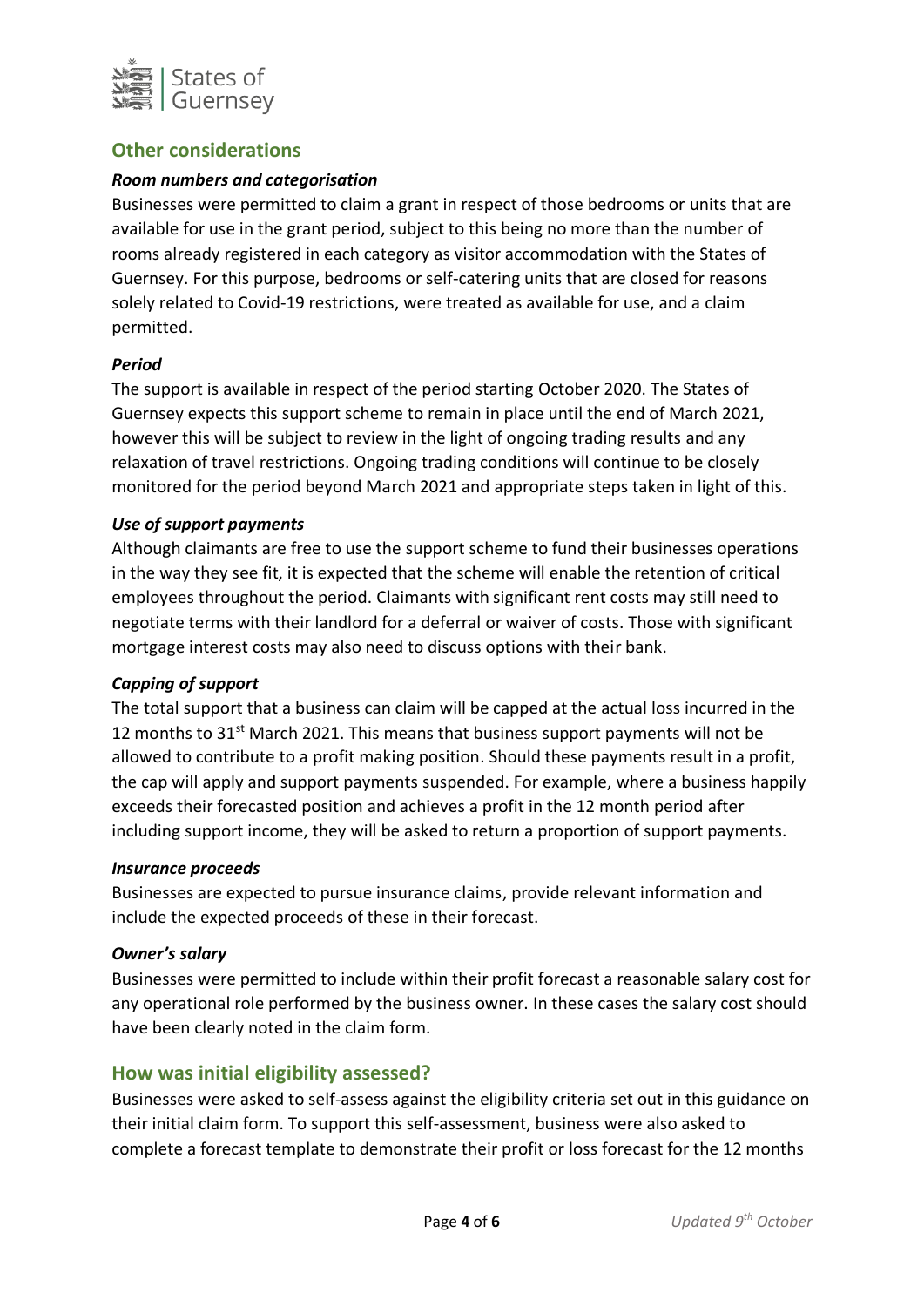

ending 31<sup>st</sup> March 2021. Businesses were also asked to provide Annual Financial Statements for the last two available years.

It is acknowledged that this information will be commercially sensitive. Access to profit forecasts and Annual Financial Statements will be limited to those people responsible for administering the accommodation grant claims process.

The States of Guernsey has reviewed these self-assessments, and have in particular compared the forecasts to the previous trading record. Those business who have claimed support at the Enhanced rate were reviewed for compliance with the additional eligibility requirements of this rate.

To ensure transparency of this support scheme, the States of Guernsey reserves the right to publish details of support provided to those businesses claiming. This may include details of the name of the business, the level of support paid (Standard or Enhanced), as well as the amount paid.

# **Exceptions**

There may be cases where the support entitlement set out in this scheme does not adequately reflect the needs of a business. In these cases claimants should contact the States of Guernsey using the details provided below to discuss their concerns.

#### *Glamping units*

Businesses operating Glamping units were able to apply for support under this scheme. In these cases the support payable is assessed on a case by case basis. For this purpose Glamping units will normally be considered as semi rigid structures such as safari cottages, pods and cabins. Tents, yurts, tepees and pitches in campsites are not normally included in this scheme because their costs differ so significantly from other visitor accommodation. However, exceptional applications were considered on a case by case basis.

# **What is the claims process?**

The initial claims process for this scheme is now closed. Claimants will shortly be contacted to ask them to confirm whether they wish to receive support in the form of a grant or payroll co-payments. This choice, once made, will apply for the full term of this support scheme. Businesses will not normally be allowed to change their election.

#### *Grant payments*

Businesses that elect to receive grant payments will be paid monthly without the need to submit a further claim, though there is a requirement to provide quarterly trading updates. The first payments will be due in respect of October and will be paid during that month to help with cash flow pressures. Subsequent grant payments will be payable monthly subject to ongoing eligibility and provision of required financial updates.

# *Payroll co-funding payments*

Businesses that elect to receive payroll co-funding support will be asked to submit a monthly payroll claim through the normal process for payroll co-funding, in addition to